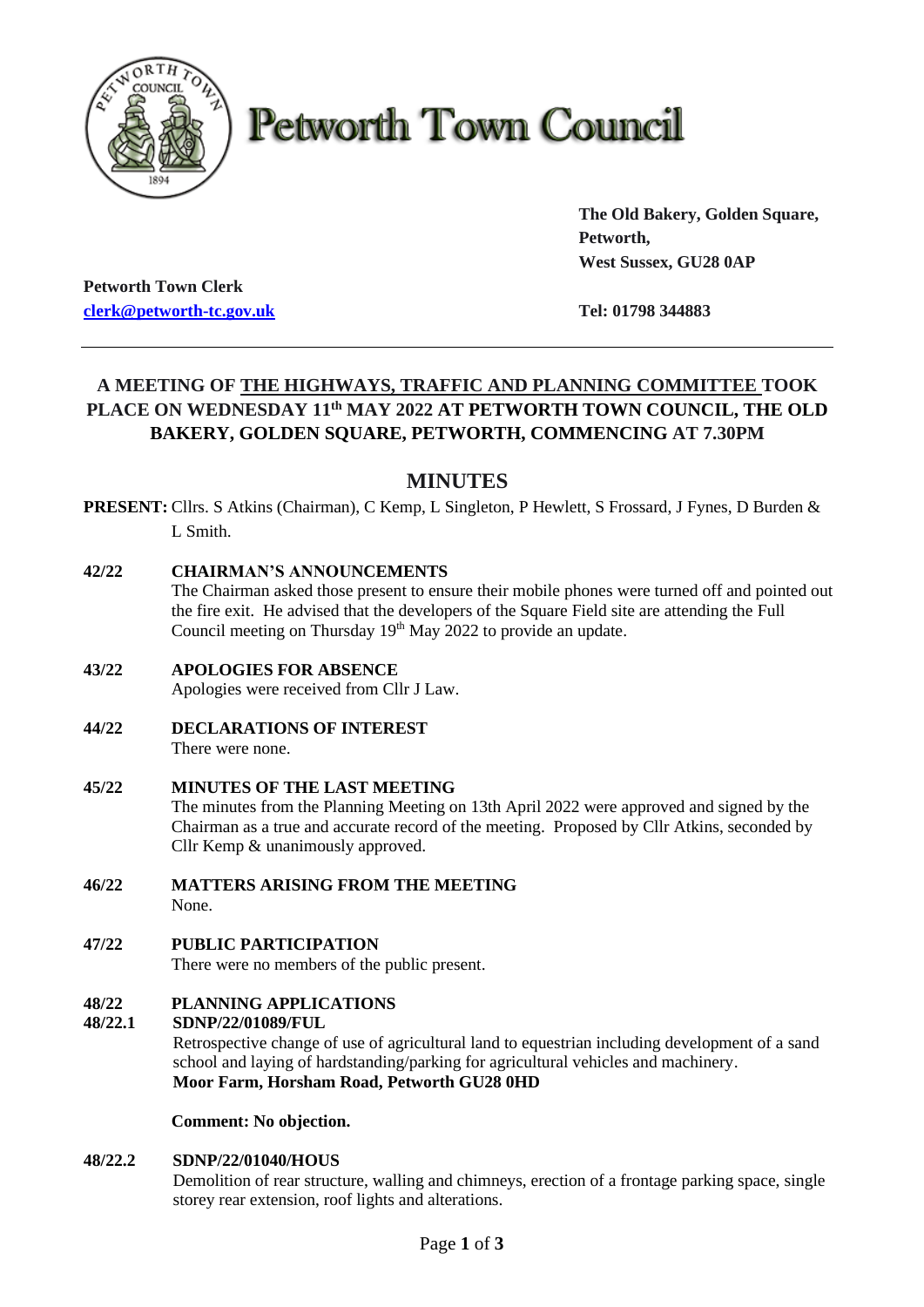**23 Grove Lane, Petworth GU28 0BT**

**Comment: The committee has concerns regarding the impact of the proposal on the highway and await the Highways Department's comments. The committee has no objection to the proposed works to the rear of the property.**

**48/22.3 SDNP/22/01597/HOUS & SDNP/22/01598/LIS** Rear entrance porch. **Limbo Farm, London Road, Petworth GU28 9LS**

**Comment: No objection.**

**48/22.4 SDNP/22/01666/HOUS** Demolition of existing porch and construction of replacement single storey rear orangery. **19 Grove Lane, Petworth GU28 0BT**

**Comment: No objection subject to dark sky lighting provision.**

#### **48/22.5 SDNP/22/01458/HOUS**

 Demolition of existing porch and erection of an oak framed entrance porch canopy. **16 Old School Close, Petworth GU28 9BF**

**Comment: No objection.**

#### **48/22.6 SDNP/21/04763/HOUS**

Revised vehicular access, with associated revisions to parking area and landscaping. Revisions to North elevation of existing dwelling, including insertion of window to existing living room. **The Old Tanneries, Byworth Road, Byworth, Petworth GU28 0HL**

**Comment: No objection.**

#### **49/22 ADDITIONAL LATE APPLICATIONS**

#### **49/22.1 SDNP/22/02008/HOUS**

Construction of garden store. **The Coach House, Rosemary Lane, Petworth GU28 0BA**

**Comment: No objection.**

#### **49/22.2 SDNP/22/01887/HOUS**

Single storey front extension, replacement of existing single glazed windows with new double glazed units, and replacement of 2 no. existing rooflights to rear elevation with 2 no. new dormer windows.

 **Cherry Tree Cottage, Byworth Road, Byworth GU28 0HL**

#### **Comment: No objection.**

**50/22 DECISION SHEET**

Decisions were noted.

**51/22 DATES OF SDNPA PLANNING MEETINGS** Thursday 12<sup>th</sup> May Thursday 9<sup>th</sup> June

Meeting Closed 8.30pm.